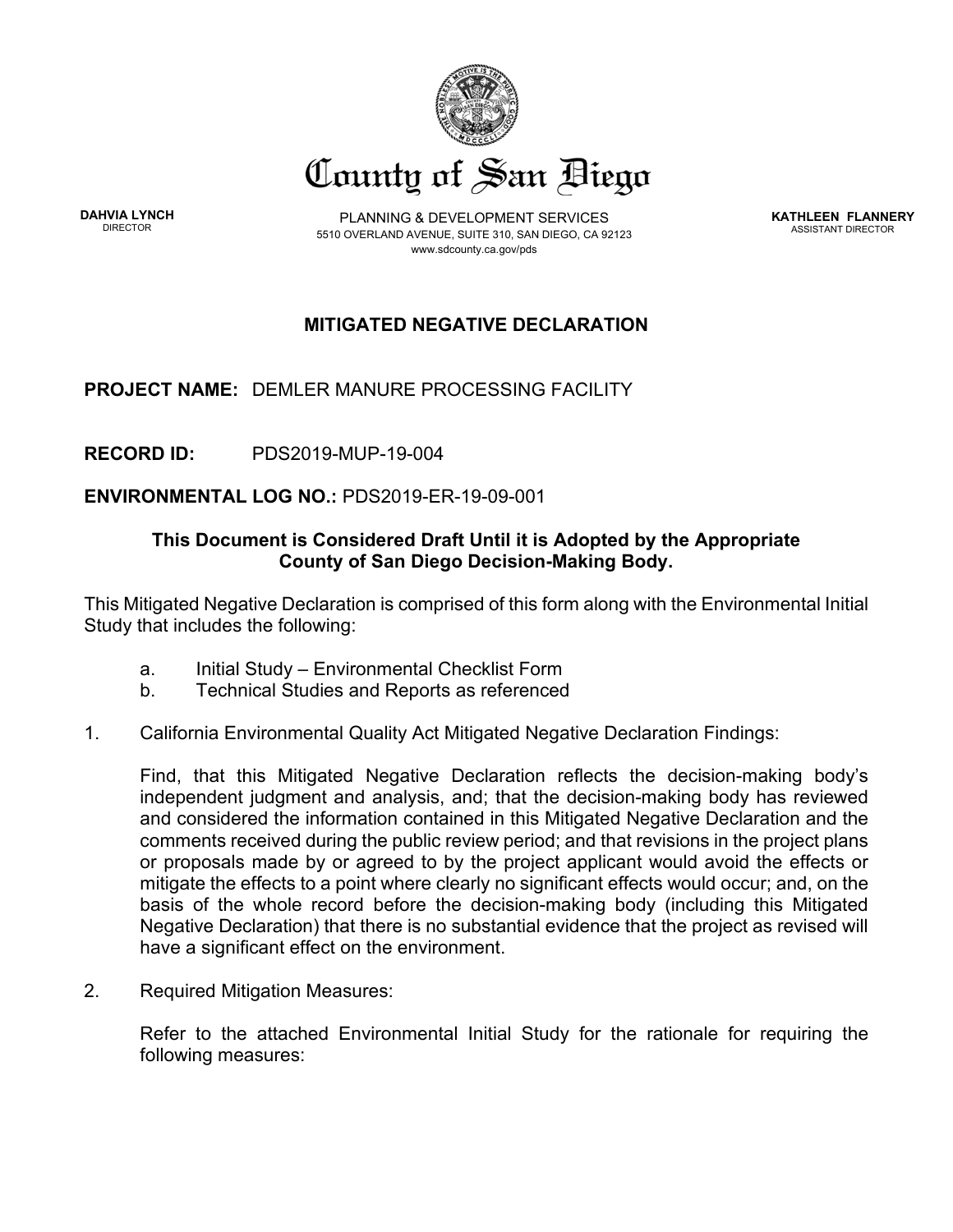*GRADING PERMIT: (Prior to or at the time approval of any grading and/or improvement plans and issuance of any Grading or Construction Permits).*

- **1. STRMWTR#1**–**STORMWATER MAINTENANCE DOCUMENTATION NTENT:** In order to promote orderly development and to comply with the [County](http://www.sandiegocounty.gov/content/dam/sdc/cob/ordinances/ord10410.pdf)  [Watershed Protection Ordinance \(WPO\) No.10410, County Code Section 67.801 et. seq.,](http://www.sandiegocounty.gov/content/dam/sdc/cob/ordinances/ord10410.pdf) the maintenance agreements shall be completed. **DESCRIPTION OF REQUIREMENT:** 
	- a. Process a Stormwater Facilities Maintenance Agreement (SWMA) to assure maintenance of the Category 2 Structural BMPs and provide security to back up the maintenance pursuant to the County Maintenance Plan Guidelines to the satisfaction of the Director of DPW and/or PDS. The SWMA shall be signed and notarized by the applicant and recorded by the County.

**DOCUMENTATION:** The applicant shall process the agreement forms with [*PDS, LDR*] and pay any deposit and applicable review fees. **TIMING:** Prior to approval of any grading or improvement plan or construction permit, prior to use of the property in reliance of this permit; execution of the recorded agreements and securities shall be completed. **MONITORING:** The [*PDS, LDR*] shall review the agreements/mechanisms for consistency with the condition and County Standards.

## **2. STRMWTR#2**–**EROSION CONTROL**

**INTENT:** In order to Comply with all applicable stormwater regulations the activities proposed under this application are subject to enforcement under permits from the State [Construction General Permit, Order No. 2009-00090-DWQ,](http://www.swrcb.ca.gov/water_issues/programs/stormwater/constpermits.shtml) or subsequent order and the [County Watershed Protection Ordinance \(WPO\) No.10410, County Code Section 67.801](http://www.sandiegocounty.gov/content/dam/sdc/cob/ordinances/ord10410.pdf)  [et. seq.,](http://www.sandiegocounty.gov/content/dam/sdc/cob/ordinances/ord10410.pdf) and all other applicable ordinances and standards for this priority project. **DESCRIPTION OF REQUIREMENT:** The applicant shall maintain the appropriate onsite and offsite Best Management Practices pursuant to the approved Stormwater Quality Management Plan (SWQMP) and Erosion Control Plan including, but not limited to the erosion control measures, irrigation systems, slope protection, drainage systems, desilting basins, energy dissipators, and silt control measure.

- a. An agreement and instrument of credit shall be provided for an amount equal to the cost of this work as determined or approved by the *[PDS, LDR],* in accordance with the [County of San Diego Grading Ordinance Section](http://www.sdcounty.ca.gov/dpw/docs/propgradord.pdf) 87.304. The cash deposit collected for grading, per the grading ordinance, will be used for emergency erosion measures. The developer shall submit a letter to [*PDS, LDR*] authorizing the use of this deposit for emergency measures.
- b. An agreement in a form satisfactory to County Counsel shall accompany the Instrument of Credit to authorize the County to unilaterally withdraw any part of or all the Instrument of Credit to accomplish any of the work agreed to if it is not accomplished to the satisfaction of the County PDS and/or DPW by the date agreed.

**DOCUMENTATION:** The applicant shall process an Erosion Control Plan and provide the letter of agreement and any additional security and/or cash deposit to the [*PDS, LDR*]. **TIMING:** Prior to approval of any grading or improvement plan or construction permit, and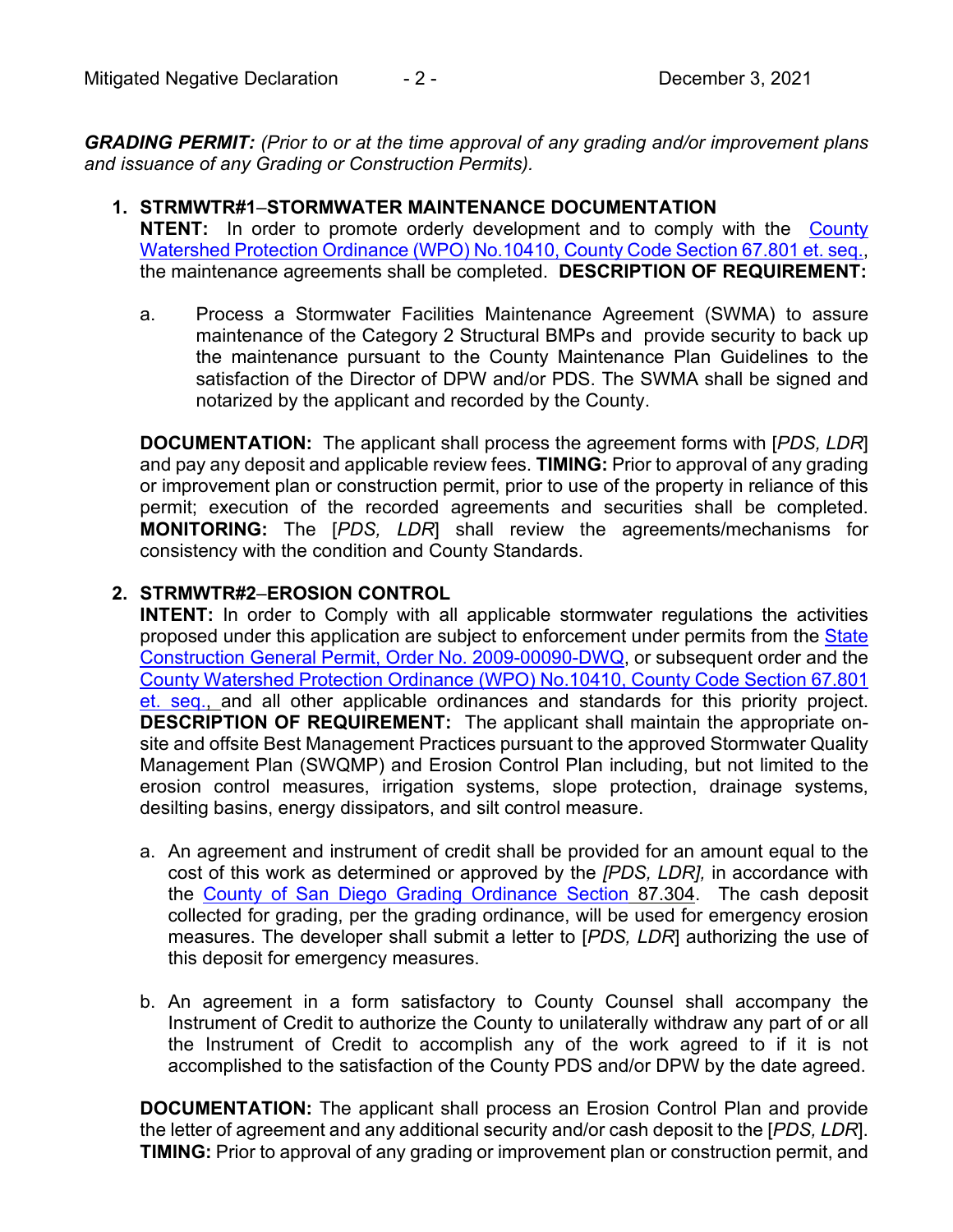prior to use of the property in reliance of this permit, the Erosion Control Plan shall be approved and the agreement and securities shall be executed. **MONITORING:** The [*PDS, LDR*] shall ensure that the Erosion Control Plan adequately satisfies the requirements of the conditions to potentially perform the required erosion control and stormwater control measures proposed on all construction and grading plans. [*DPW,*  **PDCI** shall use the securities pursuant to the agreement to implement and enforce the required stormwater and erosion control measures pursuant to this condition during all construction phases as long as there are open and valid permits for the site.

**3. AQ#1- Fugitive Dust**

**INTENT:** In order to mitigate for fugitive dust during construction activities. **DESCRIPTION OF REQUIREMENT:** The project applicant or designee shall comply with the San Diego County Air Pollution Control District (SDAPCD) Rule 55 and County Code Section 87.428 (Grading Ordinance), and implement the following dust control measures during construction:

- a. Maintain at least 12 inches of freeboard, cover loads, or secure material by watering or treating in all haul/dump trucks entering or leaving the site with soil import/export material.
- b. Water construction areas between dozer/scraper passes and on any unpaved roads within the project limits a minimum of two (2) times daily.
- c. Terminate grading activities in winds in excess of 25 miles per hour (mph).
- d. Use sweepers and water trucks to control dust and debris at public street access points and approach routes to construction sites.
- e. Stabilize dirt storage piles with chemical binders, tarps, fencing, or other suppression measures.
- f. Stabilize internal construction-roadways by paving, chip sealing or chemicals after rough grading.
- g. Enforce a 15-mph speed limit on unpaved surfaces.
- h. Hydroseed, landscape, or develop disturbed areas as quickly as possible and as directed by the County and/or SDAPCD to reduce dust generation.
- i. Visible roadway dust as a result of active operations, spillage from transport trucks, erosion, or track-out/carry-out shall be minimized by the use of track-out grates, gravel beds, or wheel-washing at each egress point and be removed at the conclusion of each workday when active operations cease, or every 24 hours for continuous operations. If a street sweeper is used to remove any track-out/carryout, only respirable particulate matter (PM<sub>10</sub>) -efficient street sweepers certified to meet the most current South Coast Air Quality Management District (SCAQMD) Rule 1186 requirements shall be used. The use of blowers for removal of trackout/carry-out is prohibited under any circumstances.

**DOCUMENTATION:** The applicant or designee shall comply with the Air Quality requirements of this condition. **TIMING:** The following actions shall occur throughout the duration of construction and grading. **MONITORING:** The [*DPW, PDCI*] shall make sure that the grading contractor complies with the Air Quality requirements of this condition. The [*DPW, PDCI*] shall contact the [*DPLU, PCC*] if the applicant fails to comply with this condition.

# **4. AQ#2-Construction Exhaust Emissions**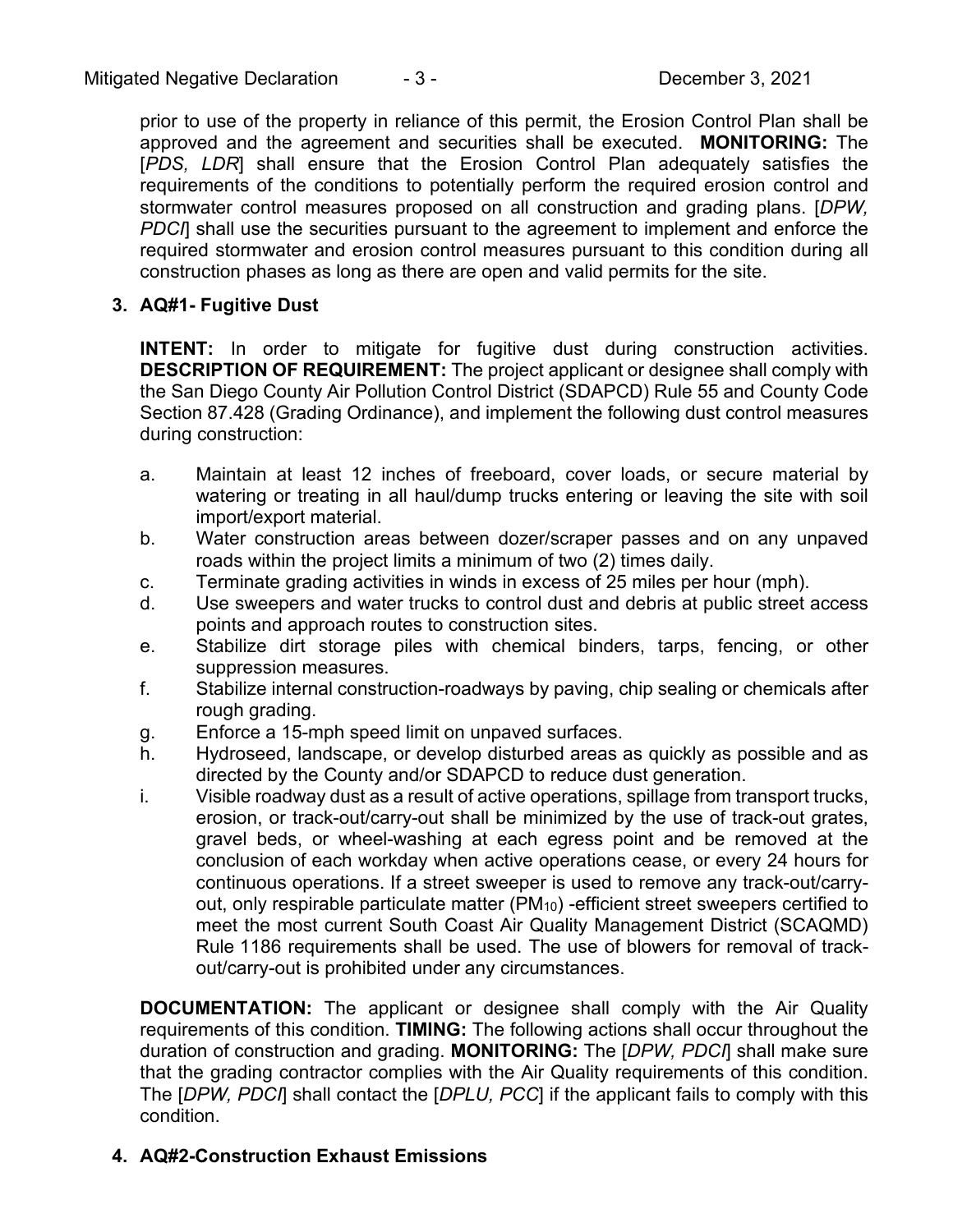**INTENT:** In order to mitigate for exhaust emissions during construction activities. **DESCRIPTION OF REQUIREMENT:** The project shall comply with the following Air Quality measures:

- a. The project shall require the construction contractor to provide a construction fleet that uses heavy-duty diesel-powered equipment equipped with either EPA or California Air Resources Boad (CARB) Tier 4 diesel engines. An exemption from these requirements may be granted by the County if the applicant documents that equipment with the required tier is not reasonably available and corresponding reductions in criteria air pollutant emissions are achieved from other construction equipment. Before an exemption may be considered by the County, the applicant shall be required to demonstrate that three construction fleet owners/operators in the San Diego Region were contacted and that those owners/operators confirmed Tier 4 equipment could not be located within the San Diego region.
- b. The project shall require the construction contractor to equip all heavy-duty dieselpowered construction equipment with diesel particulate filters (DPFs).
- c. Construction equipment shall be outfitted with best available control technology (BACT) devices certified by the California Air Resources Board. A copy of each unit's BACT documentation shall be provided to the County of San Diego at the time of mobilization of each applicable unit of equipment.

**DOCUMENTATION:** The applicant or designee shall comply with the Air Quality and Greenhouse Gas requirements of this condition. The applicant shall show compliance with this measure by providing the construction bid/estimate from the construction contractor that will be used. **TIMING:** Prior to approval of any grading and or improvement plans and issuance of any Grading or Construction Permits. **MONITORING:** The [*DPW, PDCI*] shall make sure that the grading contractor complies with the Air Quality requirements of this condition. The [*DPW, PDCI*] shall contact the [*DPLU, PCC*] if the applicant fails to comply with this condition.

# **5. AQ#3-Construction Architectural Coatings**

**INTENT:** In order to reduce emissions of volatile organic compounds (VOC). **DESCRIPTION OF REQUIREMENT:** According to SDAPCD Rule 67.0.1, the project shall use architectural coatings with a VOC content of 100 grams per liter (g/L) or less for exterior coatings and 50 g/L or less for interior coatings. **DOCUMENTATION:** The applicant shall comply with the Air Quality requirements of this condition. **TIMING:** The following action shall occur throughout the duration of the construction activities involving the application of architectural coatings. **MONITORING:** The [*DLPU, BI*] shall make sure that the construction contractor complies with the Air Quality requirement of this condition. The [*DLPU, BI*] shall contact the [*PDS, PCC*] if the applicant fails to comply with this condition.

*BUILDING PERMIT: (Prior to approval of any building plan and the issuance of any building permit).*

#### **6. AQ#4-Odor Control**

**INTENT:** In order to reduce odors to nearby receptors. **DESCRIPTION OF REQUIREMENT:** According to San Diego County Animal Waste Processing Setback,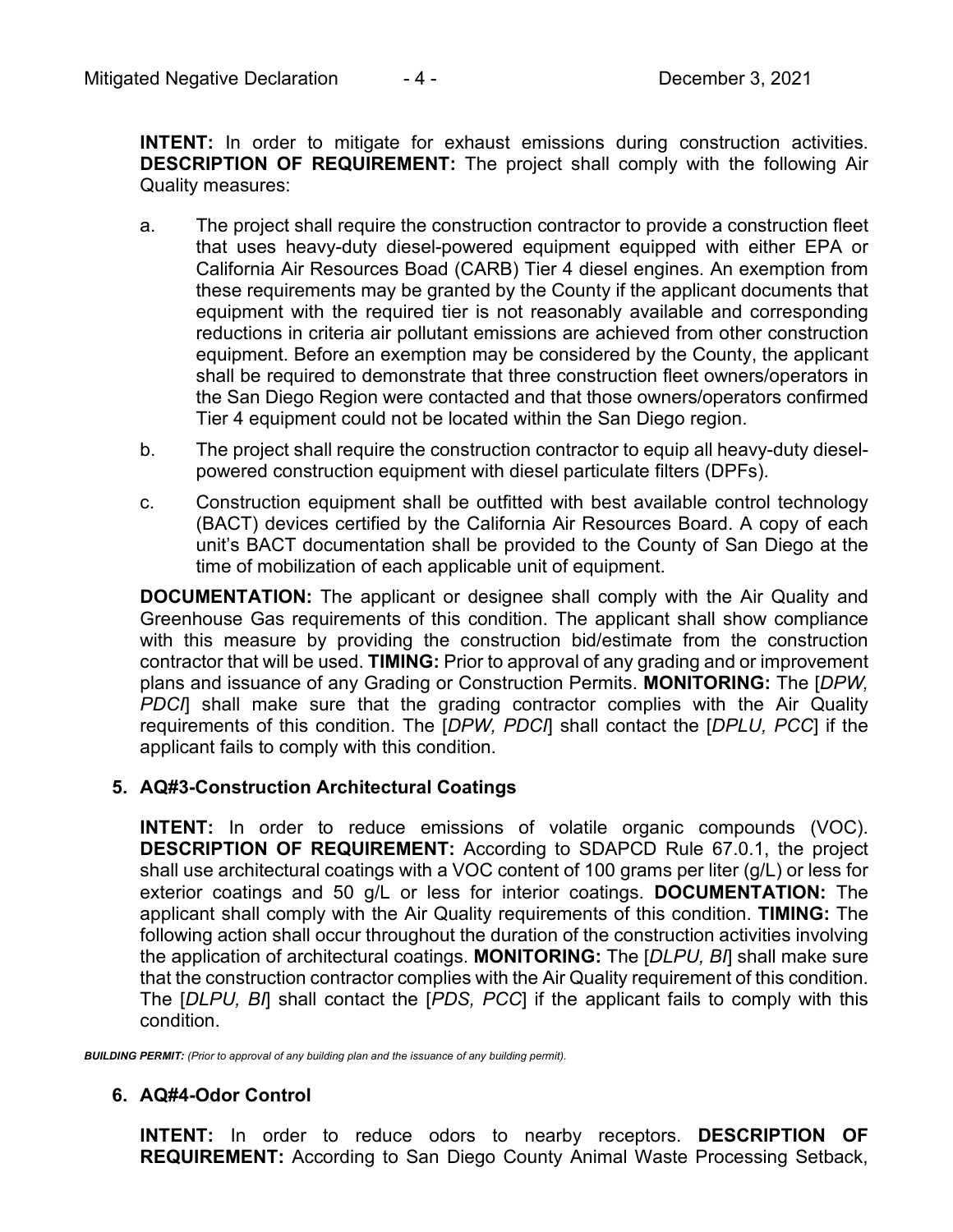Zoning Ordinance Section 6902, the project shall adhere to a 1,000-foot setback from the nearest pool, tennis court, public playground or residential dwelling units. **DOCUMENTATION:** The applicant shall comply with the Air Quality requirements of this condition. **TIMING:** The following action shall occur throughout the duration of project operations. **MONITORING:** The [*PDS, BPPR*] shall verify that the building plans comply with the conditions..

# **7. AQ#5-Sustainable Design Features**

**INTENT:** In order to promote project sustainability. **DESCRIPTION OF REQUIREMENT:**  The project shall install the following sustainable design features or comply with relevant regulations:

- a. No natural gas use on-site.
- b. Install light emitting diodes (LED) fixtures only.

**DOCUMENTATION:** The applicant shall comply with the requirements of this condition. **TIMING:** Prior to approval of any building plan or the issuance of any building permit, these design measures shall be implemented on the building plans and landscape plans. **MONITORING:** The [*PDS, BPPR*] shall verify that the building plans comply with the conditions.

**PRE-CONSTRUCTION GRADING AND/OR IMPROVEMENTS:** *(Prior to any clearing, grubbing, trenching, grading, or any land disturbances.)*

# **8. BIO#1–RESOURCE AVOIDANCE [PDS, FEE X2]**

**INTENT:** In order to avoid impacts to migratory birds and raptors, which are a sensitive biological resource pursuant to the Migratory Bird Treaty Act (MBTA), a Resource Avoidance Area (RAA), shall be implemented on all plans. **DESCRIPTION OF REQUIREMENT**: There shall be no brushing, clearing and/or grading such that none will be allowed within 300 feet of migratory bird nesting habitat and 500 feet of raptor nesting habitat during the breeding season of the migratory bird and raptor within RAA as indicated on these plans. The breeding season is defined as occurring between February 1 and August 31. The Director of PDS [PDS, PPD] may waive this condition, through written concurrence from the US Fish and Wildlife Service and the California Department of Fish and Wildlife, provided that no migratory birds or raptors are present in the vicinity of the brushing, clearing or grading as demonstrated by a survey completed no more than 72 hours prior to proposed grading or clearing. **DOCUMENTATION:** The applicant shall provide a letter of agreement with this condition; alternatively, the applicant may submit a written request for waiver of this condition. Although, no grading shall occur within the RAA until concurrence is received from the County and the Wildlife Agencies. **TIMING:**  Prior to preconstruction conference and prior to any clearing, grubbing, trenching, grading, or any land disturbances and throughout the duration of the grading and construction, compliance with this condition is mandatory unless the requirement is waived by the County upon receipt of concurrence from the Wildlife Agencies. **MONITORING:** The [*DPW, PDCI*] shall not allow any grading in the RAA during the specified dates, unless a concurrence from the [PDS, PPD] is received. The [PDS, PPD] shall review the concurrence letter.

# **9. BIO#2-BURROWING OWL MONITORING [PDS, FEE X3]**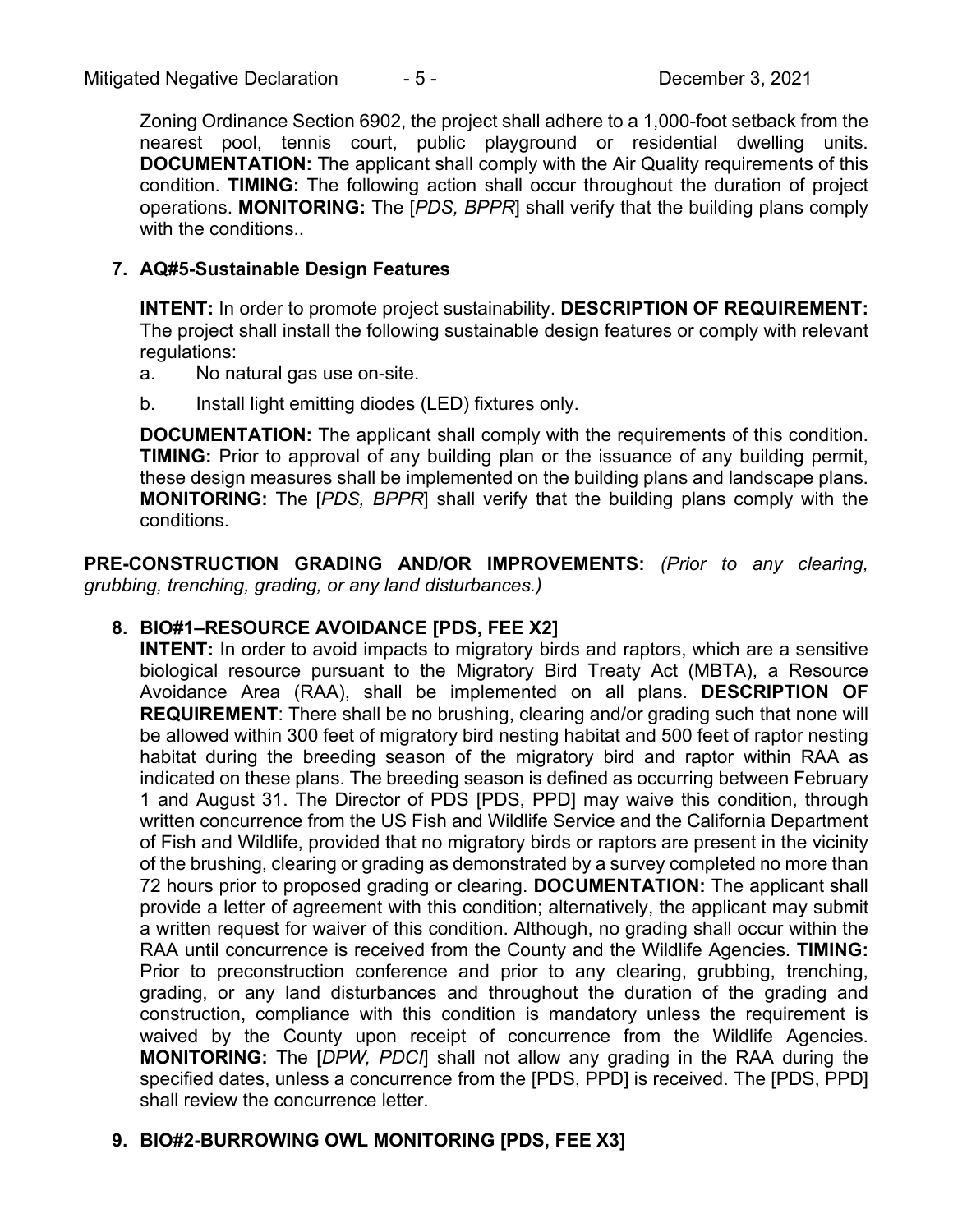**INTENT:** In order to prevent inadvertent disturbance to burrowing owl, a pre-construction burrowing owl survey shall be conducted within the project area. **DESCRIPTION OF REQUIREMENT:** The Applicant shall satisfy Mitigation Measure **MM BIO-2**, as described in the Biological Resource Letter Report. A County-approved biologist shall perform burrowing owl surveys within 72 hours of the start of any grading, clearing, and/or grubbing within and adjacent to the development area and the vicinity of any revegetation and restoration activities, including relocation sites. No disturbance may occur until concurrence on the survey result is received from the respective resource agencies (i.e. County, USFWS, and CDFW). If any active burrows are found, clearing shall not proceed until after consultation with County and Wildlife Agency staff, and implementation of any protective measures required. The burrowing owl pre-construction survey shall conform to the most current version of the [County of San Diego Report Format and Content](http://www.sandiegocounty.gov/content/dam/sdc/pds/ProjectPlanning/docs/Biological_Report_Format.pdf)  [Requirements: Biological Resources, including Strategy for Mitigating Impacts to](http://www.sandiegocounty.gov/content/dam/sdc/pds/ProjectPlanning/docs/Biological_Report_Format.pdf)  [Burrowing Owls in the Unincorporated County.](http://www.sandiegocounty.gov/content/dam/sdc/pds/ProjectPlanning/docs/Biological_Report_Format.pdf) **DOCUMENTATION**: The Biological Monitor shall prepare written documentation that certifies that the burrowing owl survey has been completed and that burrowing owls have been avoided. **TIMING**: Prior to any clearing, grubbing, grading, or any land disturbances, this condition shall be completed and approved. **MONITORING**: The [*DPW, PDCI*] shall not allow any grading, unless a concurrence from the [PDS, PPD] is received. The [PDS, PPD] shall review the concurrence letter.

*DURING CONTRUCTION: (The following actions shall occur throughout the duration of the grading construction).*

#### **10.NOISE#2–TEMPORARY CONSTRUCTION NOISE: [DPW, PDCI].**

**INTENT:** In order to minimize temporary construction noise operations associated with the project subdivision and to comply with County Noise Ordinance 36.409. **DESCRIPTION OF REQUIREMENT:** The project shall comply with the following temporary construction noise control measures:

- a. Turn off equipment when not in use.
- b. Equipment used in construction should be maintained in proper operating condition, and all loads should be properly secured, to prevent rattling and banging.
- c. Use equipment with effective mufflers
- d. Configure traffic pattern to minimize the use of back up alarm.
- e. Equipment staging areas should be placed at locations away from noise sensitive receivers.
- f. Limiting hours of construction to normal weekday working hours (to the best extent possible).
- g. Comply with Noise Ordinance Sections 36.408, 409 and 410.

**DOCUMENTATION:** The applicant shall comply with the temporary construction noise measures of this condition. **TIMING:** The following actions shall occur throughout the duration of the grading construction. **MONITORING:** The [*DPW, PDCI*] shall make sure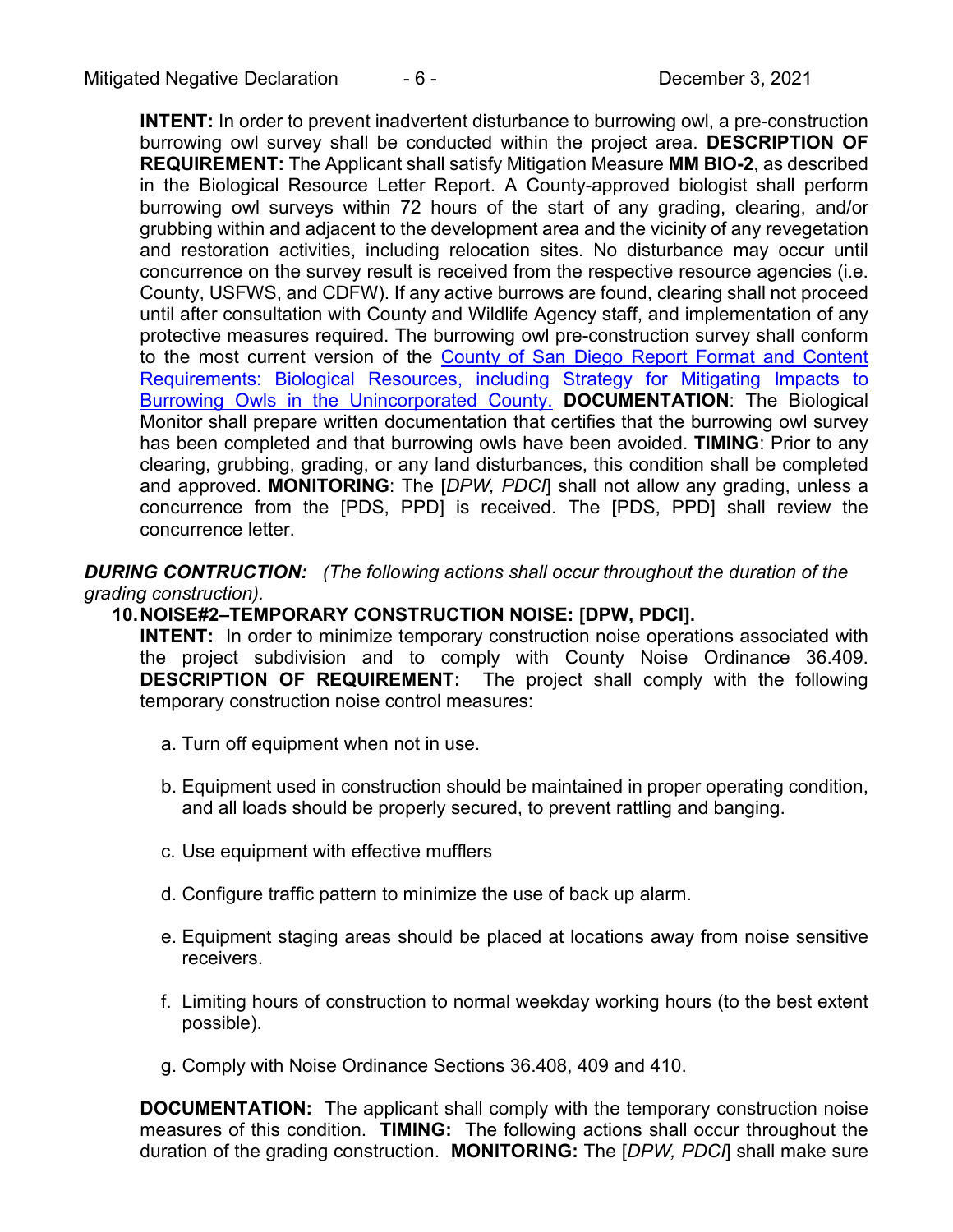that the grading contractor complies with the construction noise control measures of this condition. The [*DPW, PDCI*] shall contact the [*PDS, PCC*] if the applicant fails to comply with this condition.

*OCCUPANCY: (Prior to any occupancy, final grading release, or use of the premises in reliance of this permit).*

#### **11.STRMWTR#3**–**VERIFICATION OF STRUCTURAL BMPs**

**INTENT:** In order to promote orderly development and to comply with the County [Watershed Protection Ordinance \(WPO\) No.10410, County Code Section 67.801 et. seq.,](http://www.sandiegocounty.gov/content/dam/sdc/cob/ordinances/ord10410.pdf) verification of Structural BMPs shall be completed. **DESCRIPTION OF REQUIREMENT:**  Complete a Structural BMP Verification Form as shown in Attachment 10 of the PDP SWQMP. **DOCUMENTATION:** The applicant shall process the Structural BMP Verification Forms *with* [*DPW, PDCI*] *or* [*PDS, BLDG]*. **TIMING:** Prior to any occupancy, final grading release, or use of the premises in reliance of this permit; execution of the Structural BMP Verification Form shall be completed. **MONITORING:** The [*PDS, LDR*] and [*DPW, WPP*] shall review the Structural BMP Verification Forms for consistency with the condition and County Standards.

#### **12.STRMWTR#4**–**PROVISION OF STORMWATER DOCUMENTATION TO PROPERTY OWNER**

**INTENT:** In order to promote orderly development and to comply with the County [Watershed Protection Ordinance \(WPO\) No.10410, County Code Section 67.801 et. seq.,](http://www.sandiegocounty.gov/content/dam/sdc/cob/ordinances/ord10410.pdf) stormwater documentation shall be provided to property owner. **DESCRIPTION OF REQUIREMENT:** Demonstrate that copies of the following documents are provided to the property owner and initial occupants:

- a. A copy of the project's approved SWQMP (with attached Operation & Maintenance Plan).
- b. A copy of project's recorded Maintenance Notification Agreement and/or Stormwater Facilities Maintenance Agreement and/or Private Road Maintenance Agreement showing the Structural BMPs pertaining to the property.
- c. Sample copies of the following:
	- 1) A Letter for Privately Owned Stormwater Treatment Control Best Management Practices Operation and Maintenance Verification.
	- 2) One Operation and Maintenance Verification Form for each type of Private Treatment Control BMP.

**DOCUMENTATION:** The applicant shall submit a letter stating that the above documentation has been submitted to the property owner and initial occupants. **TIMING:**  Prior to any occupancy, final grading release, or use of the premises in reliance of this permit; provision of stormwater documents shall be completed. **MONITORING:** The [*PDS, LDR*] and [*DPW, WPP*] shall review the letter provided by the applicant for consistency with the condition and County Standards.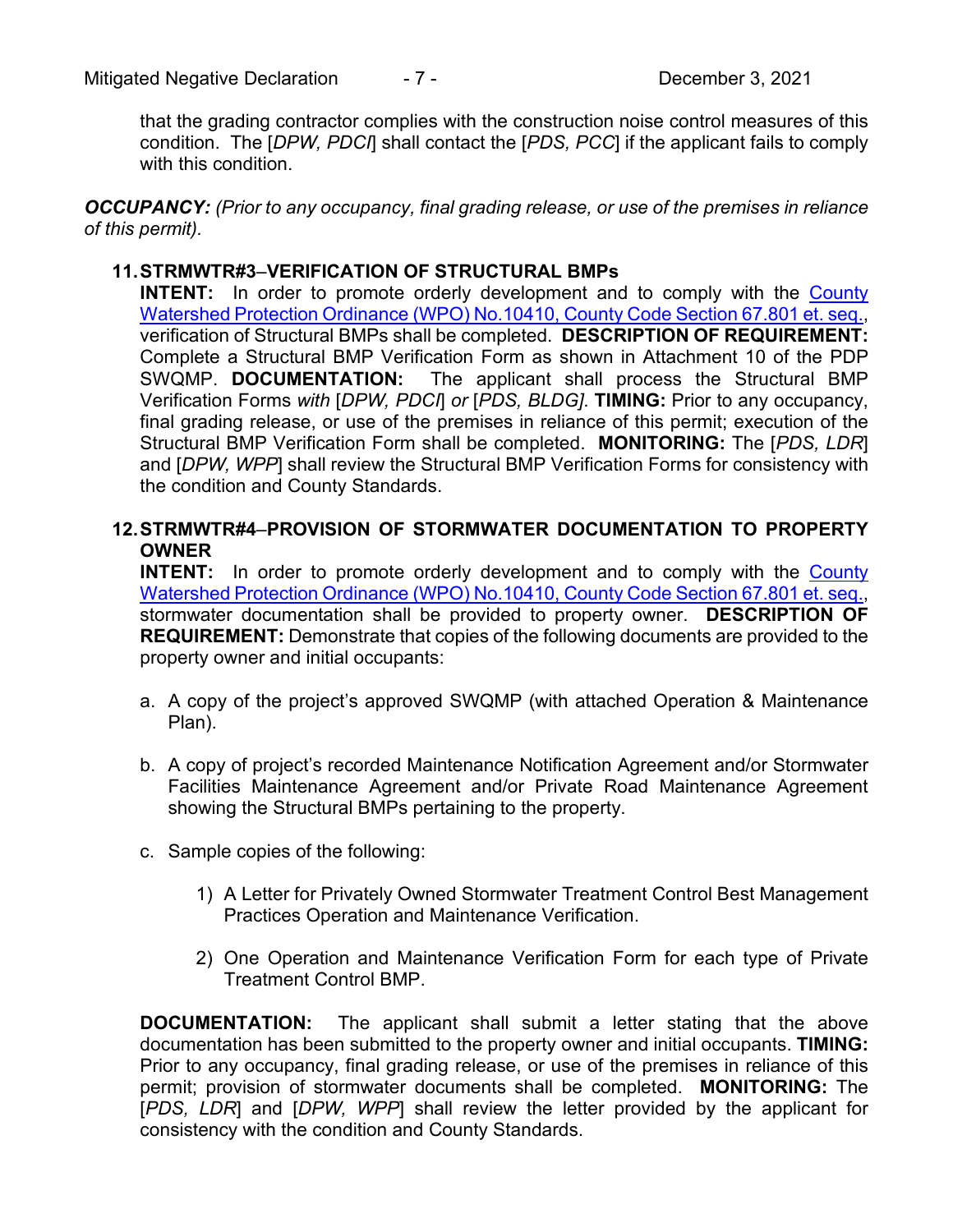## *ONGOING: (The following conditions shall apply during the term of this permit).*

# **13.NOISE#1–ON-GOING SOUND LEVEL COMPLIANCE: [PDS, CODES] [OG]**

**INTENT:** In order to reduce the impacts of the exterior sound levels from the project site on the adjacent parcels and to comply with the County of San Diego Noise Ordinance 36.404 the site shall comply with the requirements of this condition. **DESCRIPTION OF REQUIRMENT:** The project shall conform to the following requirements: Major Use Permit associated activities related to the Manure Processing Facility shall comply with the one-hour average sound level limit property line requirement pursuant to the County Noise Ordinance, Section 36.404. **DOCUMENTATION:** The property owner(s) and applicant shall conform to the ongoing requirements of this condition. Failure to conform to this condition may result in disturbing, excessive or offensive noise interfering with a person's right to enjoy life and property and is detrimental to the public health and safety pursuant to the applicable sections of Chapter 4. **TIMING:** Upon establishment of the use, this condition shall apply for the duration of the term of this permit. **MONITORING:**  The [PDS, CODES] is responsible for enforcement of this permit.

The following Grading and or Improvement Plan Notes shall be placed on the Preliminary Grading Plan and made conditions of the issuance of said permits. An email or disc will be provided with an electronic copy of the grading plan note language.

**NOISE ORDINANCE COMPLIANCE:** In order to comply with the [County Noise Ordinance](http://www.amlegal.com/sandiego_county_ca/)  [36.401](http://www.amlegal.com/sandiego_county_ca/) et seq. and the Noise Standards pursuant to the General Plan Noise Element (Table N-1 & N-2), the property and all of its uses shall comply with the approved plot plan(s), specific permit conditions and approved building plans associated with this permit. The property owner and permittee shall conform to the approved plot plan(s), specific permit conditions, and approved building plans associated with this permit as they pertain to noise generating devices or activities. If the permittee or property owner chooses to change the site design in any away, they must obtain approval from the County for a Minor Deviation or a Modification pursuant to the County of San Diego Zoning Ordinance.

**ORDINANCE COMPLIANCE NOTIFICATIONS:** The project is subject to, but not limited to the following County of San Diego, State of California, and U.S. Federal Government, Ordinances, Permits, and Requirements:

**STORMWATER ORDINANCE COMPLIANCE:** In order to Comply with all applicable stormwater regulations the activities proposed under this application are subject to enforcement under permits from the [San Diego Regional Water Quality Control Board \(SDRWQCB\) a](http://www.projectcleanwater.org/pdf/permit_r9-2007-0001.pdf)nd the County of San Diego Watershed Protection, Stormwater Management, and Discharge Control [Ordinance No. 10410](http://www.co.san-diego.ca.us/dpw/watersheds/watershedpdf/watershed_ordinance_signed_dec2010.pdf) and all other applicable ordinances and standards for the life of this permit. The project site shall be in compliance with all applicable stormwater regulations referenced above and all other applicable ordinances and standards. This includes compliance with the approved Stormwater Management Plan, all requirements for Low Impact Development (LID), Hydromodification, materials and wastes control, erosion control, and sediment control on the project site. Projects that involve areas 1 acre or greater require that during construction the property owner keeps the Storm Water Pollution Prevention Plan (SWPPP) onsite and update it as needed. The property owner and permittee shall comply with the requirements of the stormwater regulations referenced above.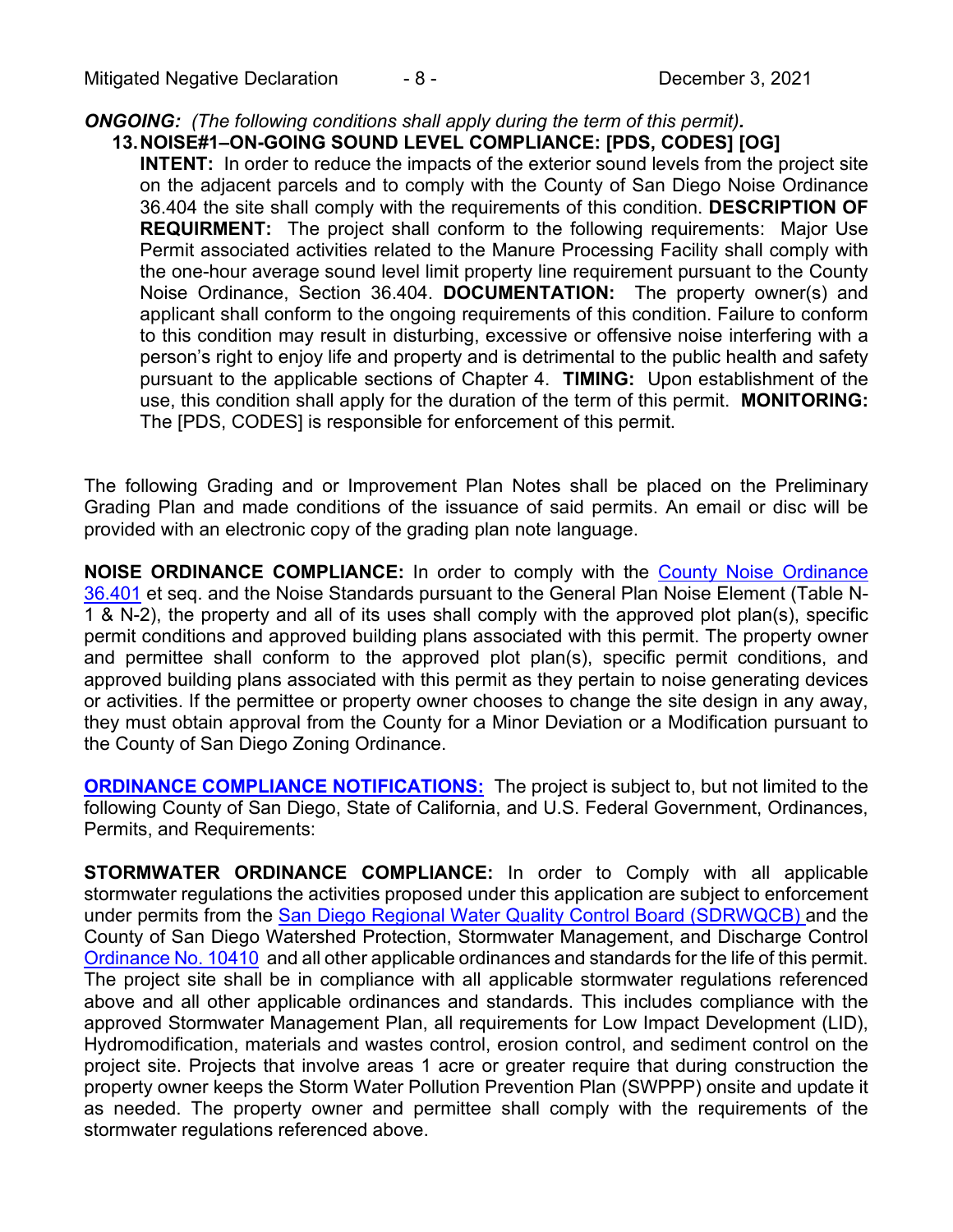Mitigated Negative Declaration  $-9 -$ 

**LOW IMPACT DEVELOPMENT NOTICE:** The San Diego Regional Water Quality Control Board (SDRWQCB) issued a new Municipal Stormwater Permit under the National Pollutant Discharge Elimination System (NPDES). The requirements of the Municipal Permit were implemented beginning in May 2013. *Project* d*esign shall be in compliance with the new Municipal Permit regulations*. The Low Impact Development (LID) Best Management Practices (BMP) Requirements of the Municipal Permit can be found at the following link:

[http://www.sandiegocounty.gov/content/dam/sdc/dpw/WATERSHED\\_PROTECTION\\_](http://www.sandiegocounty.gov/content/dam/sdc/dpw/WATERSHED_PROTECTION_) PROGRAM/susmppdf/lid\_handbook\_2014sm.pdf

The County has provided a LID Handbook as a source for LID information and is to be utilized by County staff and outside consultants for implementing LID in our region. See link below. <http://www.sdcounty.ca.gov/dplu/docs/LID-Handbook.pdf>

**DRAINAGE:** The project shall be in compliance with the County of San Diego Flood Damage Prevention Ordinance No. 10091, adopted December 8, 2010.

**GRADING PERMIT REQUIRED:** A grading permit is required prior to commencement of grading when quantities of excavation or fill results in the movement of material exceeding 200 cubic yards or eight feet (8') in vertical height of cut/fill, pursuant to [Section 87.201 of Grading](http://www.sdcounty.ca.gov/dpw/docs/propgradord.pdf)  [Ordinance.](http://www.sdcounty.ca.gov/dpw/docs/propgradord.pdf)

**CONSTRUCTION PERMIT REQUIRED:** A Construction Permit and/or Encroachment Permit are required for any and all work within the County road right-of-way. Contact PDS Construction/Road right-of-way Permits Services Section, (858) 694-3275, to coordinate County requirements. In addition, before trimming, removing or planting trees or shrubs in the County Road right-of-way, the applicant must first obtain a permit to remove plant or trim shrubs or trees from the Permit Services Section.

**EXCAVATION PERMIT REQUIRED:** An excavation permit is required for undergrounding and/or relocation of utilities within the County right-of-way.

**TRANSPORTATION IMPACT FEE:** The project is subject to County of San Diego Transportation Impact Fee (TIF) pursuant to County TIF Ordinance number 77.201 – 77.223. The Transportation Impact Fee (TIF) shall be paid. The fee is required for the entire project, or it can be paid at building permit issuance for each phase of the project. The fee is calculated pursuant to the ordinance at the time of building permit issuance. The applicant shall pay the TIF at the [*PDS, LD Counter*] and provide a copy of the receipt to the [*PDS, BD*] at time of permit issuance.

**NOTICE:** The subject property may contain wetlands, a lake, a stream, and/or waters of the U.S. which may be subject to regulation by State and/or federal agencies, including, but not limited to, the Regional Water Quality Control Board, U.S. Army Corps of Engineers and the California Department of Fish and Wildlife. It is the applicant's responsibility to consult with each agency to determine if a permit, agreement or other approval is required and to obtain all necessary permits, agreements or approvals before commencing any activity which could impact the wetlands, lake, stream, and/or waters of the U.S. on the subject property. The agency contact information is provided below.